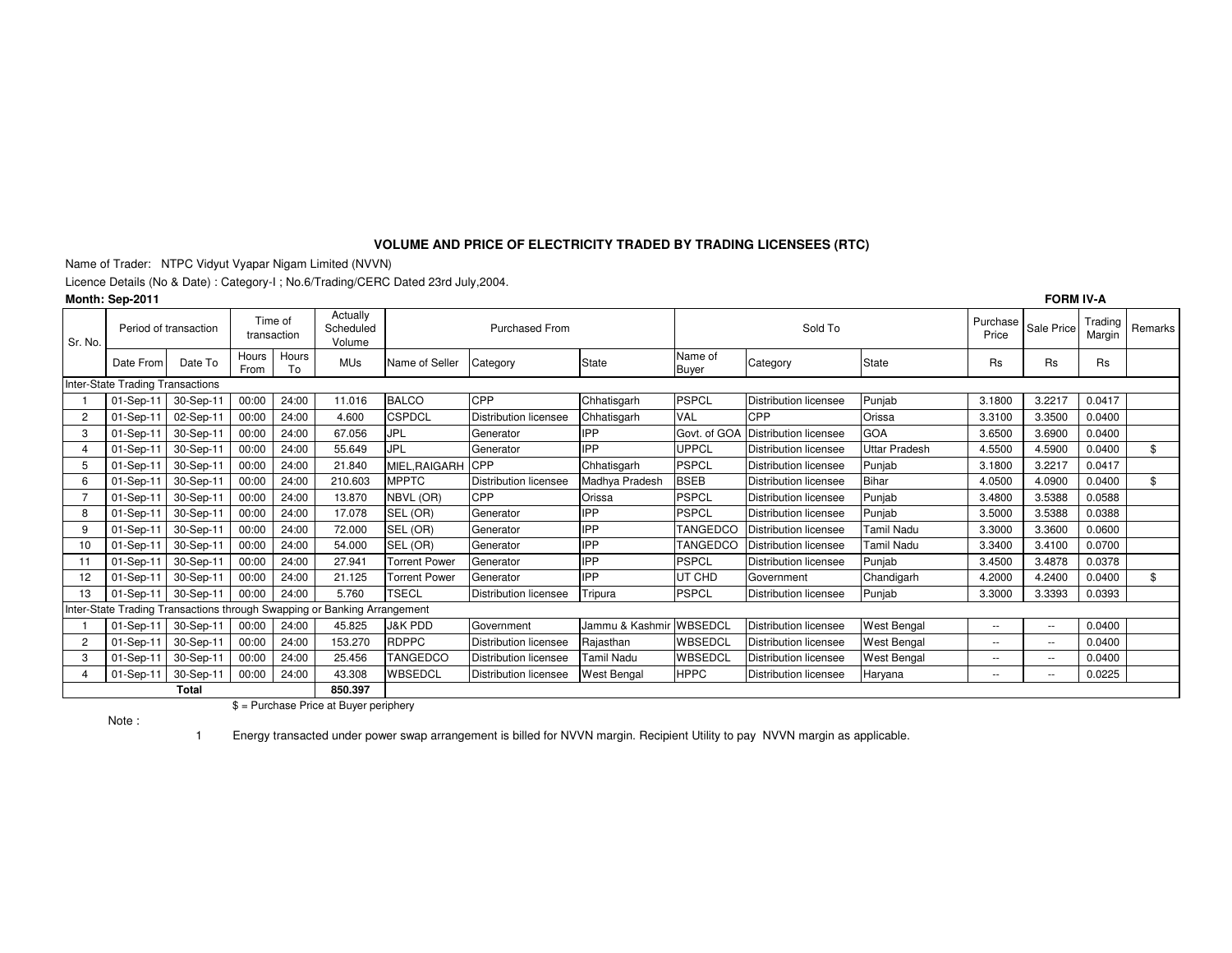## **VOLUME AND PRICE OF ELECTRICITY TRADED BY TRADING LICENSEES (PEAK)**

Name of Trader: NTPC Vidyut Vyapar Nigam Limited (NVVN)

Licence Details (No & Date) : Category-I ; No.6/Trading/CERC Dated 23rd July,2004.

|        | Month: Sep-2011                  |              |                        |             |                                                                          |                |                       |           |                         |                              |             |                                 | <b>FORM IV-B</b> |           |                     |
|--------|----------------------------------|--------------|------------------------|-------------|--------------------------------------------------------------------------|----------------|-----------------------|-----------|-------------------------|------------------------------|-------------|---------------------------------|------------------|-----------|---------------------|
| Sr No. | Period of transaction            |              | Time of<br>transaction |             | Actually<br>Scheduled<br>Volume                                          |                | <b>Purchased From</b> |           |                         | Sold To                      |             | Purchase<br>Sale Price<br>Price |                  | Margin    | I Trading   Remarks |
|        | Date From                        | Date To      | Hours<br>From          | Hours<br>Tο | <b>MUs</b>                                                               | Name of Seller | Category              | State     | Name of<br><b>Buyer</b> | Category                     | State       | Rs                              | Rs               | <b>Rs</b> |                     |
|        | Inter-State Trading Transactions |              |                        |             |                                                                          |                |                       |           |                         |                              |             |                                 |                  |           |                     |
|        |                                  |              |                        |             | Inter-State Trading Transactions through Swapping or Banking Arrangement |                |                       |           |                         |                              |             |                                 |                  |           |                     |
|        | 01-Sep-11                        | 30-Sep-11    | 18:00                  | 22:00       | 2.440                                                                    | <b>MeECL</b>   | Distribution licensee | Meghalaya | <b>ITSECL</b>           | Distribution licensee        | Tripura     | $\sim$ $\sim$                   | $-$              | 0.0400    |                     |
|        | 02-Sep-11                        | 02-Sep-11    | 19:00                  | 22:00       | 0.060                                                                    | MeECL          | Distribution licensee | Meghalaya | <b>WBSEDCL</b>          | <b>Distribution licensee</b> | West Bengal | $- -$                           | $- -$            | 0.0400    |                     |
|        |                                  | <b>Total</b> |                        |             | 2.500                                                                    |                |                       |           |                         |                              |             |                                 |                  |           |                     |

#### **VOLUME AND PRICE OF ELECTRICITY TRADED BY TRADING LICENSEES (Other than Peak & RTC)**

Name of Trader: NTPC Vidyut Vyapar Nigam Limited (NVVN)

Licence Details (No & Date) : Category-I ; No.6/Trading/CERC Dated 23<sup>rd</sup> July,2004.

### **Month: Sep-2011**

|                 | Month: Sep-2011                                                          |           |                        |                |                                 |                |                              |                    |                         |                                    |                |                                     | <b>FORM IV-C</b> |           |                   |  |
|-----------------|--------------------------------------------------------------------------|-----------|------------------------|----------------|---------------------------------|----------------|------------------------------|--------------------|-------------------------|------------------------------------|----------------|-------------------------------------|------------------|-----------|-------------------|--|
| Sr. No.         | Period of transaction                                                    |           | Time of<br>transaction |                | Actually<br>Scheduled<br>Volume |                | <b>Purchased From</b>        |                    |                         | Sold To                            |                | Purchase   Sale Price   ''<br>Price |                  | Margin    | Trading   Remarks |  |
|                 | Date From                                                                | Date To   | Hours<br>From          | Hours<br>To    | <b>MUs</b>                      | Name of Seller | Category                     | State              | Name of<br><b>Buyer</b> | Category                           | State          | Rs                                  | Rs               | <b>Rs</b> |                   |  |
|                 | Inter-State Trading Transactions                                         |           |                        |                |                                 |                |                              |                    |                         |                                    |                |                                     |                  |           |                   |  |
|                 | $12-Sep-11$                                                              | 12-Sep-11 | 15:00                  | 18:00          | 0.150                           | <b>WBSEDCL</b> | <b>Distribution licensee</b> | <b>West Bengal</b> |                         | Govt. of GOA Distribution licensee | GOA            | 3.6200                              | 3.6900           | 0.0700    |                   |  |
|                 | Inter-State Trading Transactions through Swapping or Banking Arrangement |           |                        |                |                                 |                |                              |                    |                         |                                    |                |                                     |                  |           |                   |  |
|                 | 22-Sep-11                                                                | 30-Sep-11 | 00:00<br>23:00         | 18:00<br>24:00 | 18.790                          | <b>KSEB</b>    | Distribution licensee        | Kerala             | <b>APPCC</b>            | Distribution licensee              | Andhra Pradesh | $- -$                               | $\sim$           | 0.0200    |                   |  |
| Total<br>18.940 |                                                                          |           |                        |                |                                 |                |                              |                    |                         |                                    |                |                                     |                  |           |                   |  |